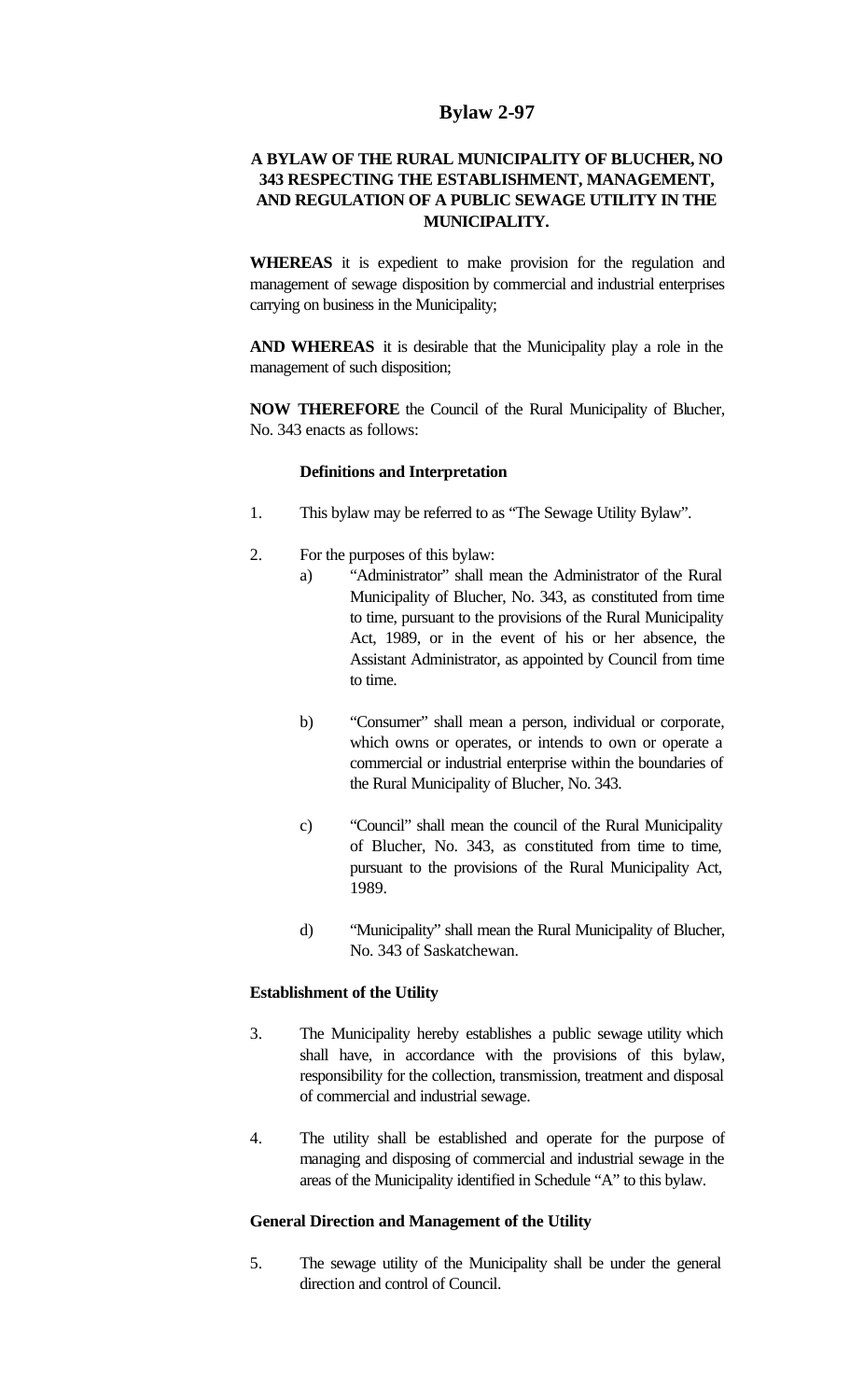- 6. The books, accounts and other records of the utility shall be under the control and direction of the Administrator, or shall be required to be produced to the Administrator upon demand.
- 7. Such books and records shall include a record of all applications made for service, and a full description of all works constructed in connection with the sewage utility.
- 8. Council may appoint by resolution a person or persons to be responsible for the enforcement of this bylaw and/or the terms and conditions of any contractual agreement entered into by the Municipality pursuant to this bylaw.
- 9. All construction or alteration of the physical plant of the utility, be it of capital works, the laying of line or the making of connections to the sewage system, shall be done under the supervision of such person, or persons as Council may appoint by resolution from time to time. All persons so appointed shall have authority to direct the manner in which such work shall be undertaken and to require that such work be ceased, if not performed in a satisfactory fashion.
- 10. Council may, by bylaw, delegate the management and operation of the utility or any part thereof:
	- a) to any employee or officer of the Municipality; or
	- b) to any other persons, natural or corporate.
	- and may, without limiting the generality of the foregoing, enter into a contract with any persons, natural or corporate, for the provision of all or part of the sewage utility, or to supply goods or services necessary for the provision of the sewage utility, for a period not exceeding 10 years.

## **Capital Construction**

- 11. No capital construction of any facilities related to the sewage utility shall be commenced unless such works and the expenditures relating thereto are approved by resolution of Council.
- 12. Council may, by bylaw, enter into a contract for the installation of sewage collection, treatment and disposal facilities with any consumer within the Municipality.

## **Interference with Utility**

13. No person except those acting with the permission or authority of Council, or the members of a Fire Department or Emergency Service in the event of fire or emergency, shall open, close or interfere with any sewage line, gate, valve or treatment facility connected with or in any way related to the sewage utility.

#### **Connection and Terms and Conditions of Service**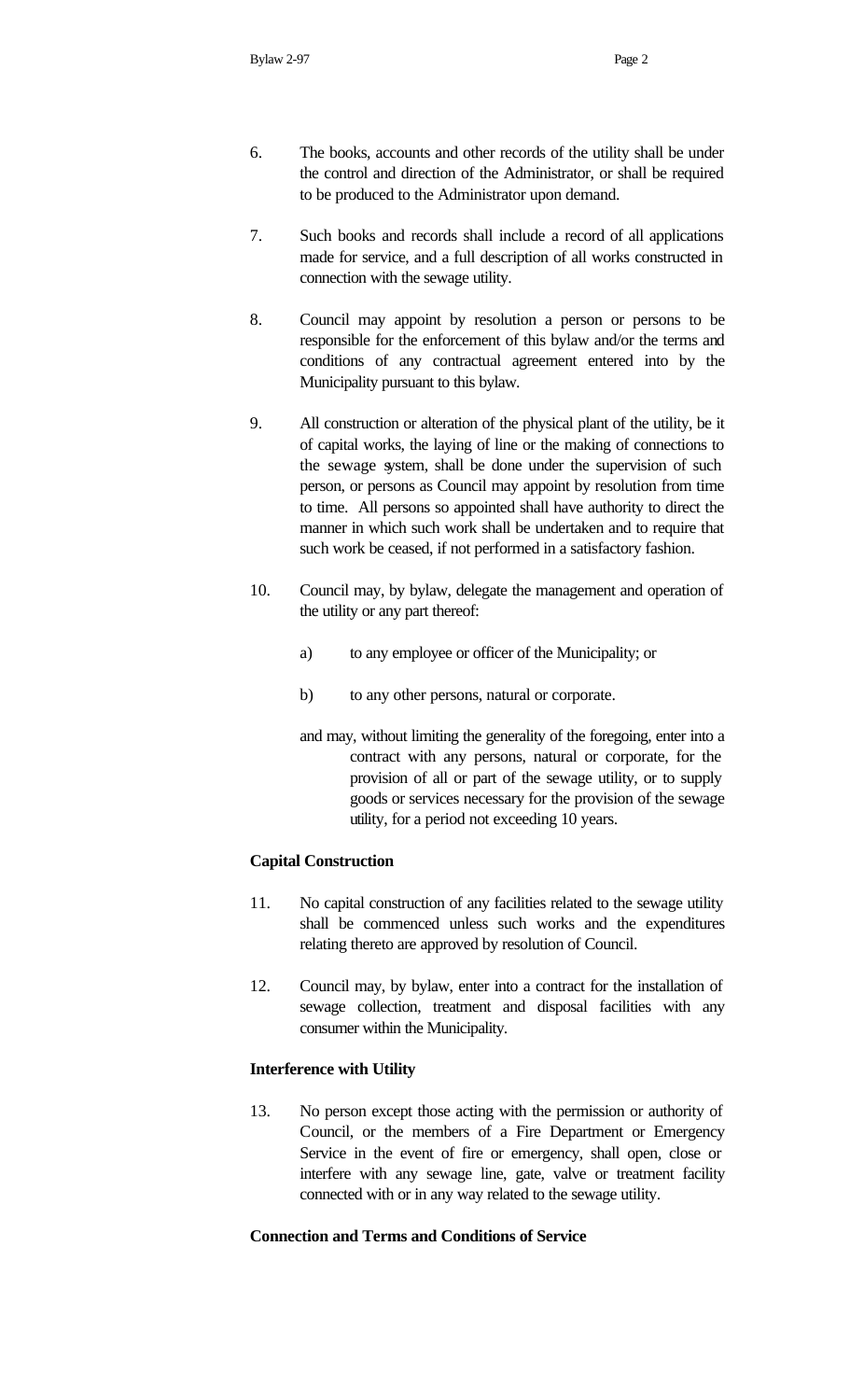- 14. No person shall make or break any connection or communication with any part of the sewage utility except as authorized by resolution of Council.
- 15. Council may consider applications for sewage service to lands and improvements within the area designated in Schedule "A" to this bylaw.
- 16. Any person wishing to have Council undertake the installation of sewage collection, treatment and disposal facilities may apply to Council, specifying the description of the land to be serviced and generally describing the nature of the service required.
- 17. Any person wishing to connect to existing facilities located within the Municipality may apply to Council, specifying the description of the land to be serviced and generally describing the nature of the service required.
- 18. In the event that a consumer wishes to discontinue service, application for discontinuance shall be made to Council. In no event will discontinuance of service relieve a consumer of the obligation to pay outstanding annual levies for the installation of service.
- 19. Upon receiving an application, Council shall consider the matter at its next meeting, and thereafter may deal with the matter as with all other matters of business.
- 20. The terms and conditions of service for any consumer obtaining sewage utility shall be set forth in an agreement between the consumer and the Municipality, to be approved by bylaw, and entered into at the time that connection is authorized. Once entered, such agreements may be amended from time to time. Such agreements shall be subject to any prohibitions on discharge into the sewer as may be enacted by Council from time to time.
- 21. At the time it authorizes connection with the sewage utility, Council may stipulate the rate of usage to be permitted by way of the authorized connection, and may prohibit any rate of usage in excess of that set forth in the bylaw and service agreement.
- 22. Persons authorized by Council may enter any premises connected to the sewage utility at any reasonable time to examine the pipes, connections and other equipment attached and connected to the sewage utility, and may examine the sewage being discharged into the sewage utility at such premises.

## **Rates and Collection**

- 23. Rates shall be set forth in the service agreement between the consumer and the Municipality.
- 24. The Administrator shall report to Council at its January meeting with respect to any sewage rates in arrears so that the same may be placed on the tax roll.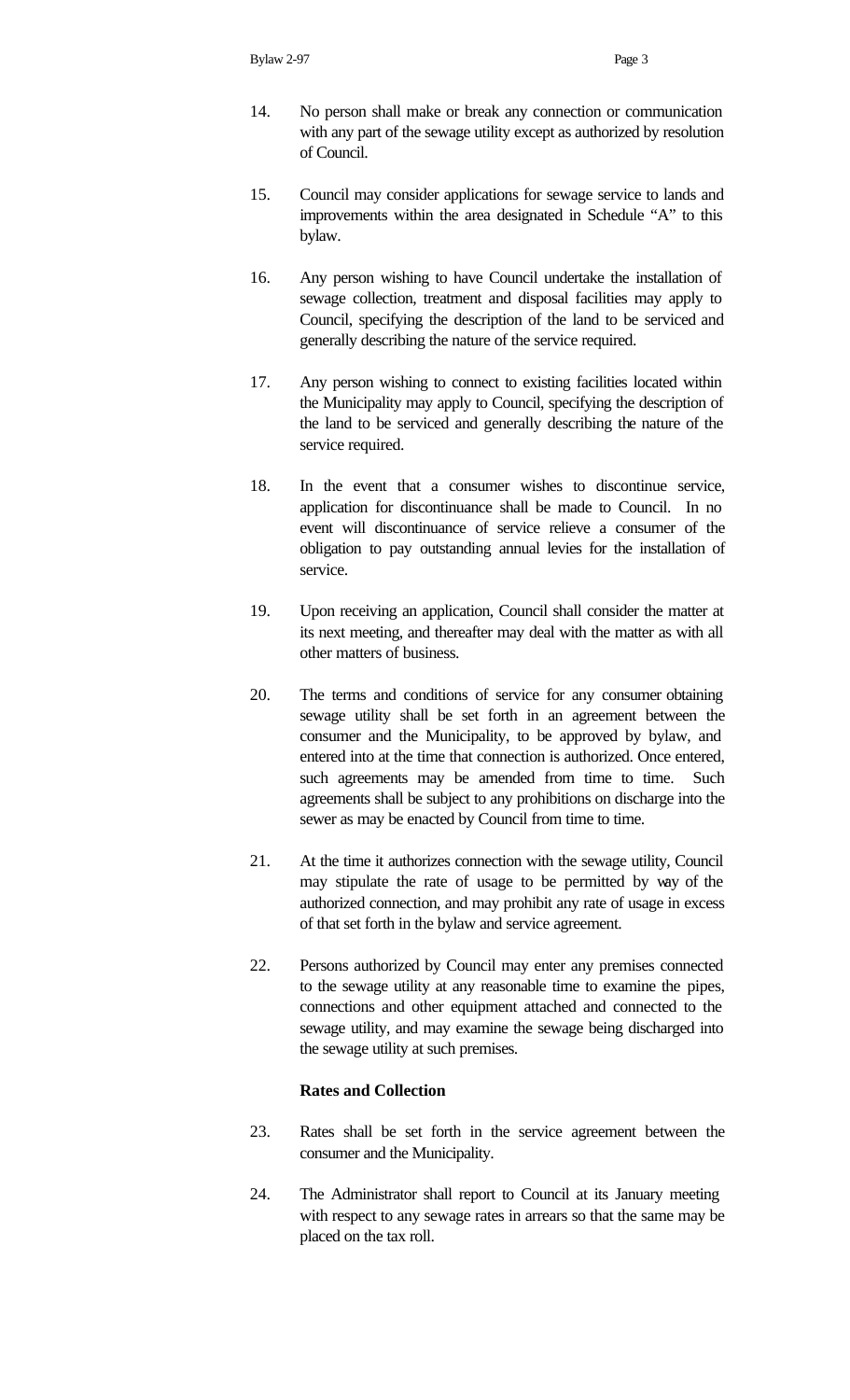# **Enforcement**

- 25. In the event that the terms and conditions set forth in such service agreement are not being complied with by the consumer, Council may, by resolution, provide that such service shall be discontinued until the consumer complies with the terms and conditions.
- 26. Any person breaching the provisions of this bylaw commits an offense, punishable on conviction in accordance with the general penalty bylaw of the Muncipality.

Reeve

SEAL

Administrator

Certified a true copy of the bylaw adopted by resolution of the Council on the \_\_\_\_\_\_\_\_\_\_\_\_ day of \_\_\_\_\_\_\_\_\_\_\_\_\_\_\_\_\_\_\_, 1997.

\_\_\_\_\_\_\_\_\_\_\_\_\_\_\_\_\_\_\_\_\_\_\_\_\_\_\_

Administrator